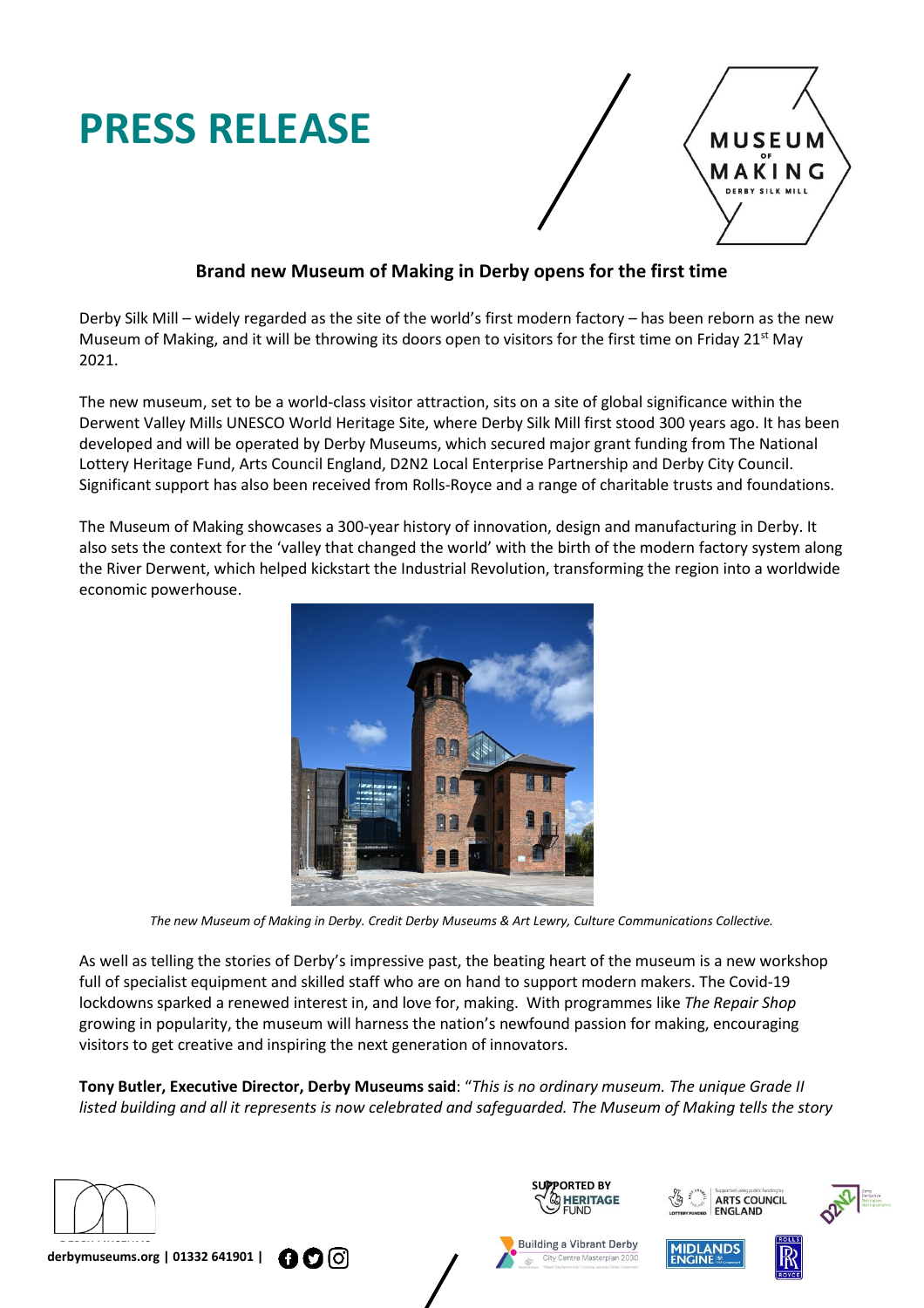of our industrial and creative past, but it is also a hub for modern makers through the facilities and support on *offer."*

*"The experience of visiting is designed to encourage people to understand how things are made, think about materials and their uses, have access to skills, knowledge and equipment that might otherwise be unavailable and help move mindsets from mass consumerism to sustainable production of things that are both useful and needed."*

*"We hope our new museum will become a must-see destination, bringing optimism and inspiring all who visit* it. Derby has been shaped by an incredible array of cultural and industrial innovations over the last 300 years, and the new Museum of Making is the exciting next chapter in the story - and one we are delighted we can *now share with everyone."*

# **A museum with no behind the scenes**

On arriving at the museum, visitors will encounter the majestic and newly renovated Grade I listed Bakewell Gates, which have stood proudly at the front of Derby Silk Mill since 1725. Visitors will then enter the new Civic Hall - a triple height glass atrium that forms the entrance to the new museum. This space had to be built around the impressive seven-tonne Rolls-Royce Trent 1,000 engine, which is suspended from the ceiling above visitors' heads.

As well as a gallery setting the historical context of the 'valley that changed the world', visitors can then explore everything in the museum's vast collection – there are no 'behind the scenes' areas.

To help visitors find objects that could inspire their own making, all objects in the museum's collection are grouped around the materials from which they are predominantly made – wood, metal, ceramic, glass, stone, textile, synthetic or organic. Visitors can create their own bespoke trail through The Assemblage – picture the best antiques shop you've ever been in - an area home to the museum's 30,000 objects in its collections, which are helpfully arranged on a grid system.

Through these objects and the wider Museum, visitors can explore everything from Derby's Palaeolithic past to more modern-day feats of engineering, with exhibits including the Rolls-Royce Trent 1,000; the world's smallest engine, run using only a human hair; the much-loved Midland Model Railway, now housed in its own exhibition space; and the iconic Silk 700S motorbike.

Throughout the galleries there are stories of making, including a video wall of modern makers talking about their work and inspiration. There is also a new gallery space which will allow the Museum of Making to host touring exhibitions. The opening exhibition explores *Scale*, showing the work of artists alongside intriguing objects from Derby Museums' collection. Used in production and prototyping, in mapping and to convey perspective, scale is critical to the making process and a powerful tool in communicating ideas.

# **Supporting and encouraging modern-day makers**

Central to the museum's unique offering is the new Workshop, and the wider facilities and support it offers to modern makers. From high-tech to more traditional technology, The Workshop and its staff are there to support museum visitors and professionals.

A membership fee (paid monthly or annually) will give people access to the wide range of facilities on offer including lathes, computer numerical cutting (CNC) machines, welding equipment and a range of tools and



**derbymuseums.org | 01332 641901 |**   $000$ 



**SUPPORTED BY**



Building a Vibrant Derby



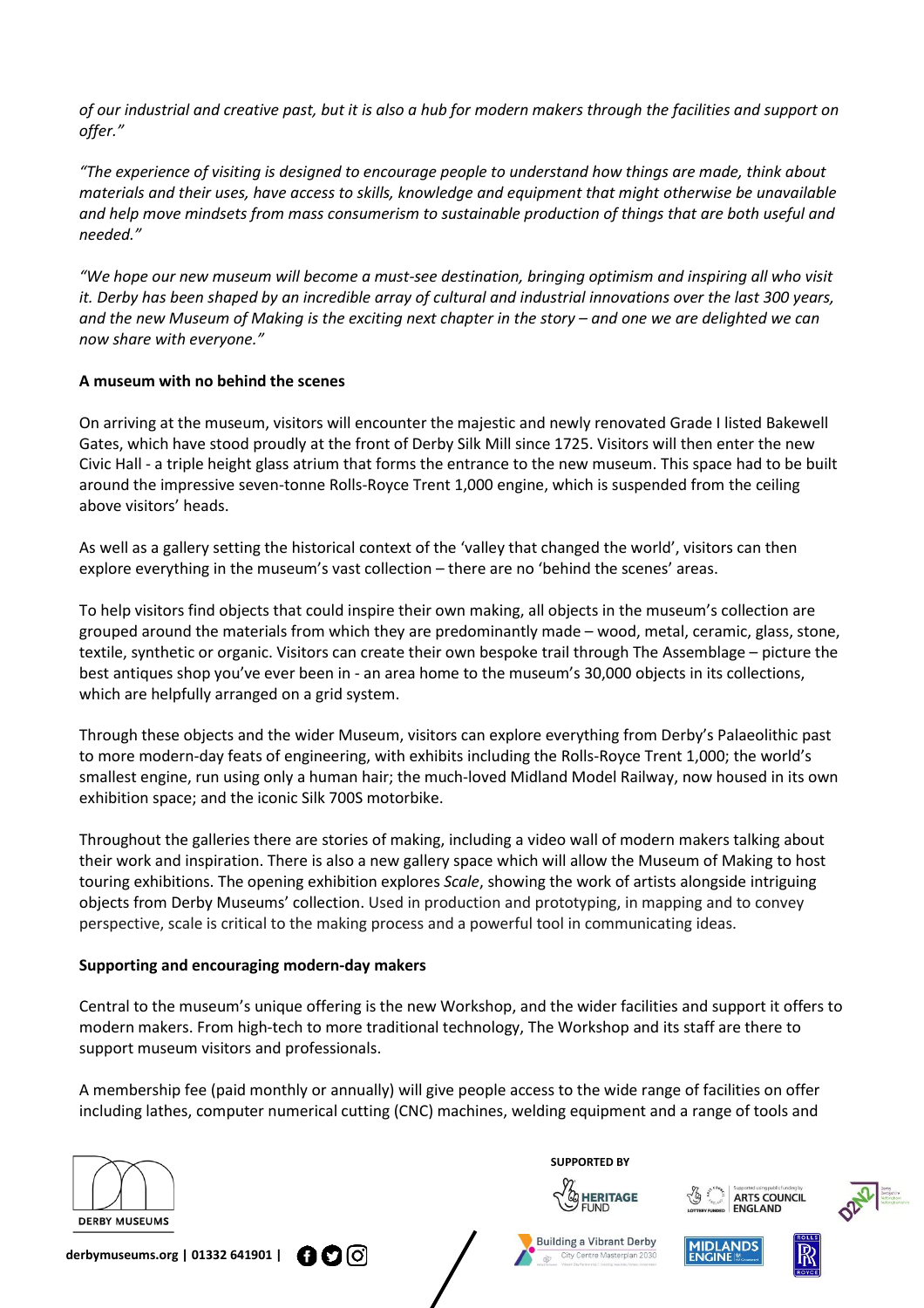benches for makers of any skill level. Anyone from furniture makers and jewellers, to engineers and entrepreneurs, will be able to become a Member of the Museum of Making to hire the facilities with support available from specialist staff.

This will also give them access to The Prospect, a new co-working space where makers can become part of a supportive community and book desk space alongside gaining access to the specialist machinery they may need. This is expected to provide a significant boost to the area's creative enterprises, allowing, for example, the creation of prototypes without the need to invest in new equipment.

All of this is topped off with a wonderful, never-before-seen panorama from The View near the top of the museum, which overlooks the city and the wider valley beyond.

Wider support for makers includes:

- **Museum of Making Membership:** This will allow makers to join a creative community where they can share ideas, access peer support, learn and teach through a network of like-minded innovative people. It will be launching later in June, after the final Covid-19 restrictions are lifted. A calendar of Membership events will run throughout the year. Membership is affordably priced and will enable people to hire co-working desks in The Prospect and machinery in The Workshop, with all profits going back into running the museum and keeping it free and accessible to all.
- **The Institute of STEAM:** A key educational resource, created in partnership with Rolls-Royce.
- **Make Works:** A digital platform showcasing the work of makers in the region through a series of films made in partnership with University of Derby and Derby College Students.
- **Midlands Maker Challenge:** A competition for young people to come up with new ideas and solutions to problems faced by today's society, generously supported by Midlands-based IMI plc.

The museum also boasts a new destination café, The River Kitchen, on the banks of the River Derwent, and the Museum of Making shop will showcase the work of talented makers, creators and designers from across the region. A versatile array of new venue hire spaces will cater for events from weddings and charity balls, to business meetings and conferences. These unique spaces will be available for private hire, dovetailing with the museum as a key educational and creative environment dedicated to learning, making and inspiring.

**Anne Jenkins, Director, England Midlands & East, National Lottery Heritage Fund said:** *"It is wonderful that,* thanks to National Lottery players and a Heritage Fund grant of over £10 million, we have been able to support Derby Museums in transforming Derby Silk Mill, on what is widely regarded as the site of world's first *modern factory, into an inclusive, 21st Century heritage destination."*

"At the start of this journey, Derby Silk Mill was a sleeping giant, under-appreciated and at risk. Now, the new Museum of Making is an exemplar cultural attraction that local people can be proud of, a magnet for visitors and a driver for city centre regeneration. Visitors will be enticed to learn more about Derby's rich industrial *heritage, as the museum sits proudly at the gateway to the Derwent Valley Milles UNESCO World Heritage Site."*

**Peter Knott, Midlands Area Director for Arts Council England, said:** "*We're really pleased to be supporting* and investing in the new Museum of Making and look forward to seeing this innovative restoration celebrate Derby's rich industrial legacy. We are proud to champion the role creativity plays in bringing history to life and hope the museum inspires local and international visitors to explore Derby's unique heritage in a creative way *for many years to come."*

David Williams, Deputy Chair of the D2N2 LEP, said: "The Museum of Making will be a world-class attraction





**SUPPORTED BY**









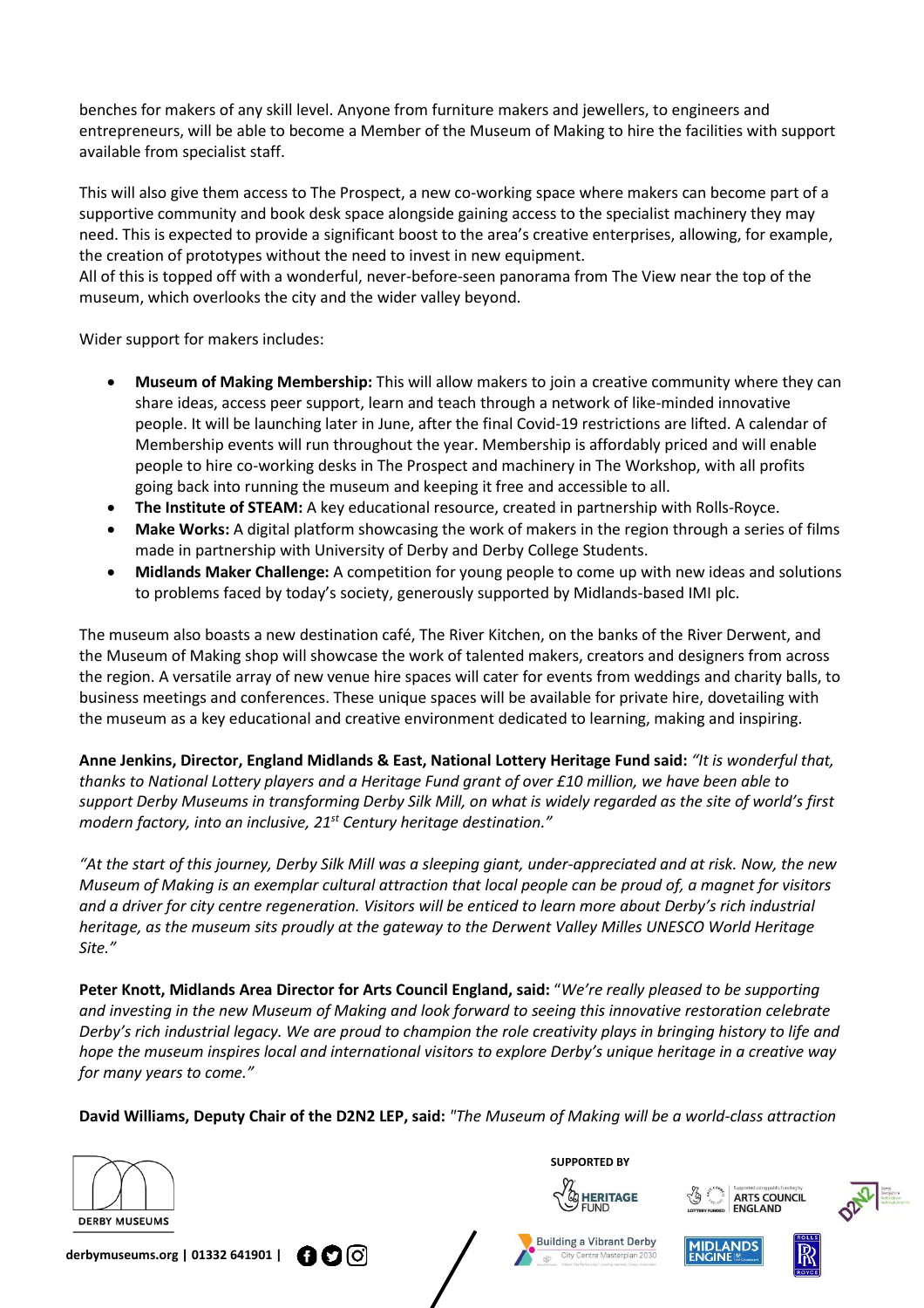and a must-visit destination for those in the East Midlands and beyond. It will inspire the next generation of *makers and our collective ambitions to support the regeneration and growth of Derby city centre and our region's economy."*

The museum opening also kickstarts a range of events and activities around which arts, cultural and city-wide organisations have been collaborating to help celebrate 300 years of creativity and making across the region. The '300' programme – so-called to mark the momentous tri-centenary of Derby Silk Mill in 2021 – brings together events across the county, linking into the making theme.

The museum has been delivered by an Alliance Board comprising partners including Speller Metcalfe, Bauman Lyons, The Creative Core, Derry Building Services, GCAConsulting, Preston Barbar and Derby Museums, using the Integrated Project Insurance (IPI) model, facilitated by IPI Initiatives. IPI is one of the new models of procurement and construction being trialled by the Government as a way of reducing risk and Derby Museums is only the second organisation in the UK to use this construction model.

Entry to the museum is free (with the exception of special exhibitions), but due to Covid-19 restrictions tickets need to be booked in advance. To find out more and to plan your visit to the Museum of Making, go to [www.derbymuseums.org/museum-of-making/about](http://www.derbymuseums.org/museum-of-making)

### **-Ends-**

For high-res images, interview requests or for more information, please contact the Culture Communications Collective:

- Adela Cragg: [adela@culturecommscollective.com](mailto:adela@culturecommscollective.com) / 07532 685 614
- Simon Oliver : [simon@cutlurecommscollective.com](mailto:simon@cutlurecommscollective.com) / 07720 438 007
- Morag Wood: [morag@culturecommscollective.com](mailto:morag@culturecommscollective.com) / 07976 081 044

#### **Notes to editors**

#### **About the Museum of Making**

- The Museum of Making is a new visitor attraction in the heart of Derby, exploring 300 years of Derbyshire's manufacturing history. On what is widely regarded as the site of the world's first modern factory at Derby Silk Mill, the new museum will open up the whole of the former Silk Mill, which is part of the Derwent Valley Mills UNESCO World Heritage site.
- Opening times are: 10.00-17.00 Tuesday, Wednesday & Saturday; 10.00-19.00 Thursday & Friday; 10.00-16.00 Sunday.
- Completely designed and put together with the people and industries of Derby, the museum has on display over 30,000 objects, the vast majority of which have not been seen by the public before. It will be telling the stories of our making past to inspire the modern maker in all of us. The Eagle Engine on display at the new Museum of Making is on long term loan to Derby Museums from the Science Museum.
- The Museum of Making has been developed and will be operated by Derby Museums, which secured major grant funding from The National Lottery [Heritage](https://www.heritagefund.org.uk/) Fund (£10,695,000), Arts Council [England](https://www.artscouncil.org.uk/) (£2,739,000) [D2N2](http://www.d2n2lep.org/) Local Enterprise Partnership (£3,700,000). Significant support has also been received from Derby City Council, Rolls-Royce and a range of charitable trusts and foundations.
- The redevelopment of Derby Silk Mill as the Museum of Making is a project of Derby City Centre Masterplan which is owned by the Vibrant City Partnership – a private/public sector partnership that guides redevelopment of the city centre.
- The Museum of Making has been delivered by an Alliance Board, made up of partners including [Speller](https://spellermetcalfe.com/) [Metcalfe,](https://spellermetcalfe.com/) [Bauman](https://baumanlyons.co.uk/) Lyons, The [Creative](https://thecreativecore.co.uk/) Core, Derry Building [Services,](https://www.derry-bs.com/) [GCAConsulting,](https://www.gca-consulting.com/) [Preston](http://prestonbarber.co.uk/) Barbar and [Derby](https://www.derbymuseums.org/) [Museums](https://www.derbymuseums.org/) using the Integrated Project Insurance (IPI) model, facilitated by IPI [Initiatives.](https://www.ipinitiatives.co.uk/) IPI is one of the new



**SUPPORTED BY**

 $\frac{1}{(1)}$ 



Building a Vibrant Derby Centre Masterplan 2







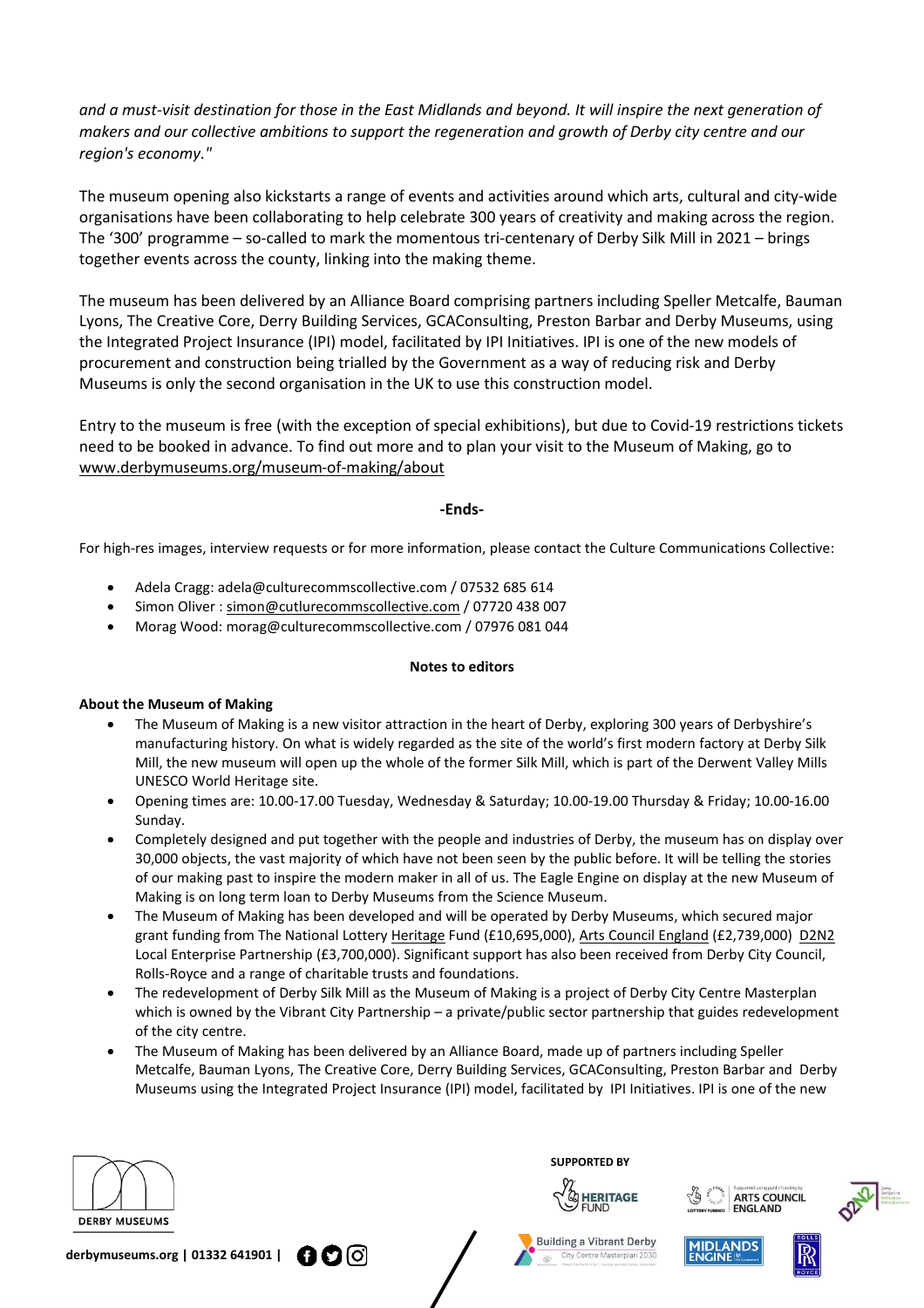models of procurement and construction being trialled by the Government as a way of reducing risk and Derby Museums is only the second organisation in the UK to use this construction model.

• Membership of the Museum of Making has been made as affordable as possible to ensure the widest access to facilities. The annual cost of Membership is £50 per year and there is also the option to pay monthly at £5 per month. The scheme will be launching fully in June 2021 when the next stage of Covid-19 restrictions are lifted. To register interest in Membership contact: [sarah.smith@derbymuseums.org.](mailto:sarah.smith@derbymuseums.org)

#### **About Derby Museums**

- Founded in 2012, Derby Museums is an independent charitable trust that manages three museums in the city, the Museum and Art Gallery, Pickford's House and the new Museum of Making and holds and curates all the art and collections within them, including the world's largest collection of paintings by Joseph Wright of Derby. [www.derbymuseums.org](http://www.derbymuseums.org/)
- Derby Museums inspires all generations to be makers, artists and thinkers. It aims to bring as many of the objects and treasures in the collections into the public domain as possible and to present them in ways that delight and inspire via education and learning programmes, events and exhibitions, in order to share knowledge and inspire creativity and making amongst the people of Derby.
- As a charitable trust, Derby Museums relies on funding and grants from organisations, as well as donations from businesses and the general public, all of which is gratefully received in order to ensure that admission to the museums remains free for all. It is also a National Portfolio Organisation supported by Arts Council England.

#### **About The National Lottery Heritage Fund**

- Using money raised by the National Lottery, we **Inspire, lead** and **resource** the UK's heritage to create **positive and lasting change** for people and communities, now and in the future. [www.heritagefund.org.uk.](http://www.heritagefund.org.uk/) Follow @HeritageFundUK on [Twitter,](https://gbr01.safelinks.protection.outlook.com/?url=https%3A%2F%2Ftwitter.com%2FHeritageFundUK&data=04%7C01%7Cjeremy.fenn%40heritagefund.org.uk%7Cb8171d161da64699ee0f08d90fc518b3%7C242ef33def184a01b2940da2d8fc58e3%7C0%7C0%7C637558161458759982%7CUnknown%7CTWFpbGZsb3d8eyJWIjoiMC4wLjAwMDAiLCJQIjoiV2luMzIiLCJBTiI6Ik1haWwiLCJXVCI6Mn0%3D%7C1000&sdata=NtwPReg05AvMi%2FdAiI7H3TWiIhBBa0%2F1BR1vBWoWWcc%3D&reserved=0) [Facebook](https://gbr01.safelinks.protection.outlook.com/?url=https%3A%2F%2Fwww.facebook.com%2FHeritageFundUK&data=04%7C01%7Cjeremy.fenn%40heritagefund.org.uk%7Cb8171d161da64699ee0f08d90fc518b3%7C242ef33def184a01b2940da2d8fc58e3%7C0%7C0%7C637558161458759982%7CUnknown%7CTWFpbGZsb3d8eyJWIjoiMC4wLjAwMDAiLCJQIjoiV2luMzIiLCJBTiI6Ik1haWwiLCJXVCI6Mn0%3D%7C1000&sdata=qVLNi%2F1kLhX2qOoqYYtRWJPOKz6dBLG7Qz2tM3kSc1U%3D&reserved=0) and [Instagram](https://gbr01.safelinks.protection.outlook.com/?url=https%3A%2F%2Fwww.instagram.com%2Fheritagefunduk%2F&data=04%7C01%7Cjeremy.fenn%40heritagefund.org.uk%7Cb8171d161da64699ee0f08d90fc518b3%7C242ef33def184a01b2940da2d8fc58e3%7C0%7C0%7C637558161458769940%7CUnknown%7CTWFpbGZsb3d8eyJWIjoiMC4wLjAwMDAiLCJQIjoiV2luMzIiLCJBTiI6Ik1haWwiLCJXVCI6Mn0%3D%7C1000&sdata=Kilo8bl8bbLi1tKCm3IwKEa3TVd41LC6bRL803L66RI%3D&reserved=0) and use #NationalLotteryHeritageFund
- The Fund has been supporting the Museum of Making and its activities programme since 2015, with a major grant of £10,695,000, including an initial £817,300 of Development Funding.

#### **About Arts Council England**

- **Arts Council England** is the national development agency for creativity and culture. We have set out our strategic vision i[n](https://www.artscouncil.org.uk/letscreate) *Let's [Create](https://www.artscouncil.org.uk/letscreate)* that by 2030 we want England to be a country in which the creativity of each of us is valued and given the chance to flourish and where everyone of us has access to a remarkable range of high quality cultural experiences. We invest public money from Government and The National Lottery to help support the sector and to deliver this vision. [www.artscouncil.org.uk](http://www.artscouncil.org.uk/)
- Following the Covid-19 crisis, the Arts Council developed a £160 million **Emergency Response Package,** with nearly 90% coming from the National Lottery, for organisations and individuals needing support. We are also one of several bodies administering the Government's **Culture Recovery Fund** and unprecedented support package of £1.57 billion for the culture and heritage sector. Find out more at [www.artscouncil.org.uk/covid19](http://www.artscouncil.org.uk/covid19)

#### **About D2N2 Local Enterprise Partnership**

- The D2N2 Local Enterprise Partnership (LEP) is one of 38 LEPs across England. D2N2's private sector-led Board represents business, local authorities, skills and training providers, and voluntary and community organisations. It promotes economic growth and jobs creation in Derby, Derbyshire, Nottingham and Nottinghamshire; using UK Government and European funding.
- Local Enterprise Partnerships are playing a vital role in driving forward economic growth across the country, helping to build a country that works for everyone. That's why by 2021 Government will have invested over £12billion through the Local Growth Fund, allowing LEPs to use their local knowledge to get all areas of the country firing on all cylinders. Analysis has shown every £1 of Local Growth Fund invested could generate £4.81 in benefits. www.d2n2lep.org

#### **About Midlands Engine**

• The government is committed to making the Midlands an Engine for Growth in the UK, increasing economic growth and improving the quality of life for everyone. The Midlands is home to over 10 million people and over 780,000 businesses. Its economy is worth £217.7 billion.



**SUPPORTED BY**



 $\frac{1}{(1)}$ 

Building a Vibrant Derby City Centre Masterplan 2